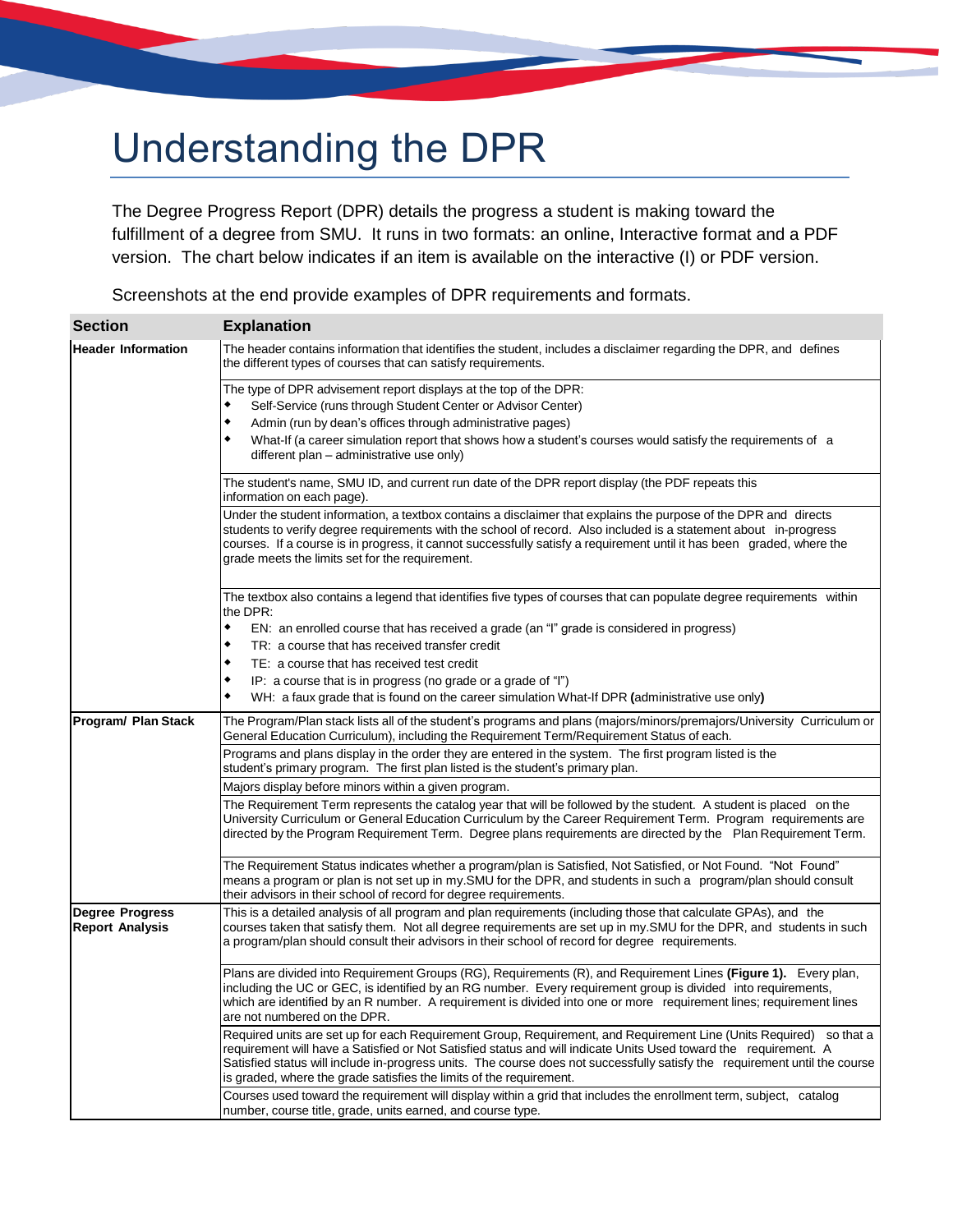| <b>Section</b> | <b>Explanation</b>                                                                                                                                                                                                                                                                                             |
|----------------|----------------------------------------------------------------------------------------------------------------------------------------------------------------------------------------------------------------------------------------------------------------------------------------------------------------|
|                | For many requirements and requirement lines, all of the courses that can satisfy it will display on the DPR.                                                                                                                                                                                                   |
|                | Requirement overrides may sometimes display on the DPR: Course Directives (CD) are course substitutions; Requirement<br>Changes (RC) are adjustments to units, and Waivers (W) excuse a student from having to meet a requirement.                                                                             |
|                | Credit splitting may occur within a requirement when not all of a course's total units are needed. For example, if course has 4<br>units, 3 units could satisfy a 3-unit requirement and one used toward free electives.                                                                                       |
|                | An undergraduate will have a minimum of four sections.                                                                                                                                                                                                                                                         |
|                | Undergraduate Degree Requirements: University-wide, internal limits set up that track excess units of P grades, post-<br>٠<br>matriculation units, etc. They can be identified in the program requirements discussed below.                                                                                    |
|                | Program Requirements: University-wide and individual school requirements such as Total Academic Units, SMU<br>٠<br>Cumulative GPA, and All-College Cumulative GPA.                                                                                                                                             |
|                | University Curriculum or General Education: University-wide requirements that provide the foundation and structure for<br>٠<br>undergraduate education. The UC does not require or display total units since these are unique to the individual student; the<br>GEC requires 41 total units.                   |
|                | Plan Requirements: Requirements that display progress towards fulfillment of the student's major, including a Plan<br>٠<br>Verification requirement (also known as corequisites). For example, the plan verification for a major includes a plan GPA<br>calculation and may require Advanced Resident courses. |
|                | In addition, a student may be coded into a second major or more, as well as one or more minors.<br>٠                                                                                                                                                                                                           |
|                | A graduate DPR will have a minimum of one section (Plan Requirements, as described above), but some graduate plans may<br>have corresponding individual program requirements. If a student is in concurrently enrolled in undergraduate and graduate<br>careers:                                               |
|                | All PDF DPRs will have a Course History section that lists every course that a student has taken in a career within a grid that<br>includes the enrollment term, subject, catalog number, course title, grade, units earned, course type, and topical course titles<br>where applicable.                       |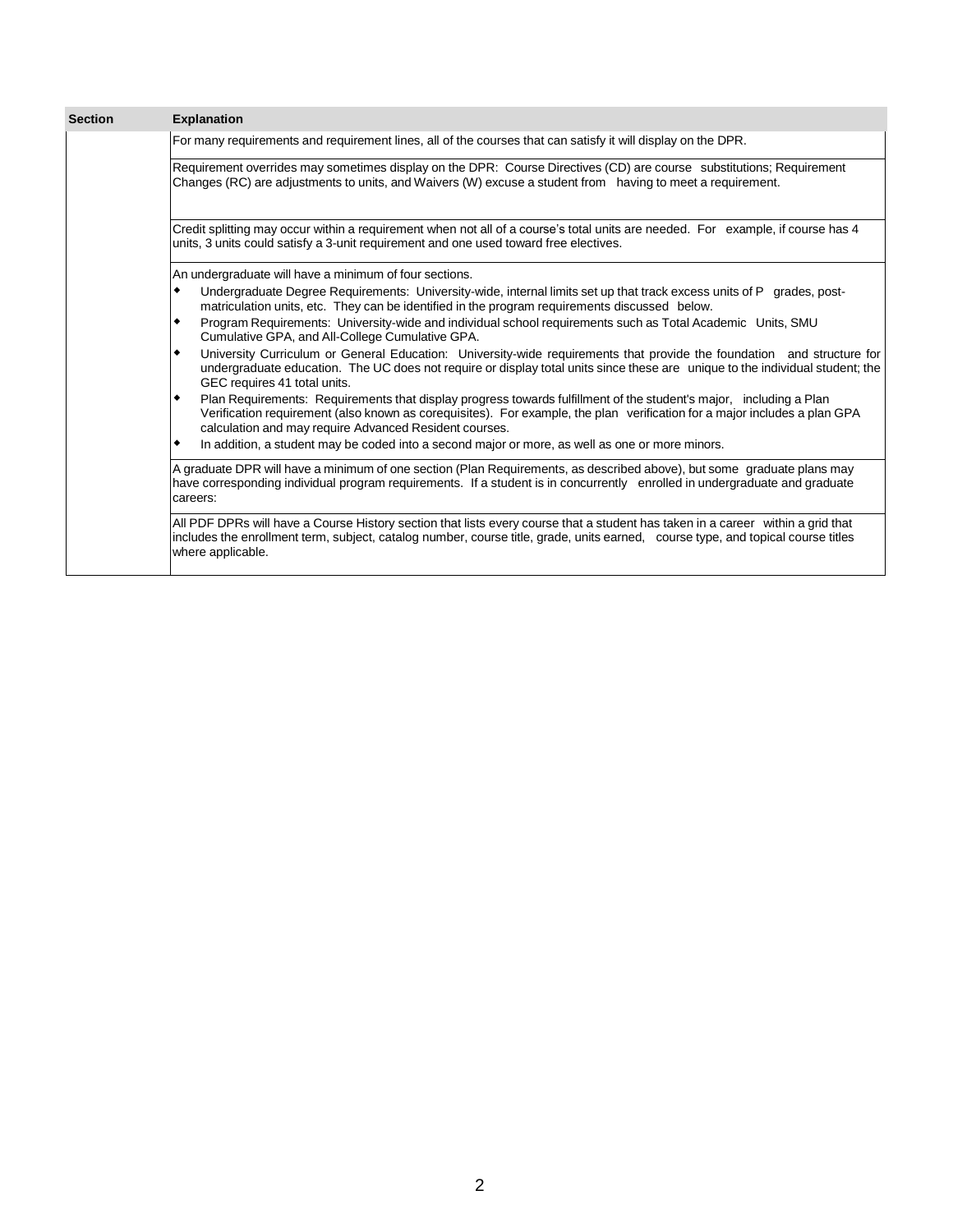**FIGURE 1. The DPR is divided into Requirement Groups (RG), Requirements (R), and Requirement Lines.**

# **1a. Example of RG-132 University Curriculum Requirement Group (effective Fall 2012):**

| FOUNDATIONS (4 Categories; 14 Units Required) (R-1922)*<br>Not Satisfied: FOUNDATIONS<br>- Units: 14.00 required, 13.00 used, 1.00 needed<br>DISCERNMENT AND DISCOURSE (6 Units Required)<br>Satisfied: DISCERNMENT AND DISCOURSE<br>- Units: 6.00 required, 6.00 used |                                                                                                       |                                            | <b>Requirement Groups are</b><br>designated by RG numbers.<br>Requirements are<br>designated by R numbers. |             |               |            |  |
|------------------------------------------------------------------------------------------------------------------------------------------------------------------------------------------------------------------------------------------------------------------------|-------------------------------------------------------------------------------------------------------|--------------------------------------------|------------------------------------------------------------------------------------------------------------|-------------|---------------|------------|--|
|                                                                                                                                                                                                                                                                        |                                                                                                       |                                            | <b>Courses Used</b>                                                                                        |             |               |            |  |
|                                                                                                                                                                                                                                                                        |                                                                                                       |                                            |                                                                                                            |             |               |            |  |
| Term<br><b>Spmg 2013</b>                                                                                                                                                                                                                                               | Subject<br><b>DISC</b>                                                                                | <b>Catalog Nbr</b><br>1312                 | <b>Course Title</b><br><b>INTRO TO ACADEMIC</b>                                                            | Grade       | Units<br>3.00 | Type<br>P  |  |
|                                                                                                                                                                                                                                                                        |                                                                                                       |                                            | <b>DISCOURSE</b>                                                                                           |             |               |            |  |
|                                                                                                                                                                                                                                                                        | <b>DISC</b>                                                                                           |                                            |                                                                                                            |             | 3.00          | ΙP         |  |
|                                                                                                                                                                                                                                                                        | WAYS OF KNOWING (3 Units Required)<br>Satisfied: WAYS OF KNOWING<br>- Units: 3.00 required, 3.00 used | 1313                                       | INQUIRY SEMINAR                                                                                            |             |               |            |  |
| Fall 2013                                                                                                                                                                                                                                                              |                                                                                                       |                                            | <b>Courses Used</b>                                                                                        |             |               |            |  |
| Term<br>Fall 2013                                                                                                                                                                                                                                                      | <b>Subject</b><br>CFA                                                                                 | <b>Catalog Nbr</b><br>3302                 | <b>Course Title</b><br><b>GENDER: IMAGES AND</b><br><b>PERSPECTIVES</b>                                    | Grade       | Units<br>3.00 | Type<br>P  |  |
|                                                                                                                                                                                                                                                                        | Satisfied: QUANTITATIVE FOUNDATION<br>- Units: 3.00 required, 3.00 used                               | QUANTITATIVE FOUNDATION (3 Units Required) | <b>Courses Used</b>                                                                                        |             |               |            |  |
| Term<br>Fall 2012                                                                                                                                                                                                                                                      | Subject<br><b>STAT</b>                                                                                | <b>Catalog Nbr</b><br>1301                 | <b>Course Title</b><br>INTRODUCTION TO                                                                     | Grade<br>B- | Units<br>3.00 | Type<br>EN |  |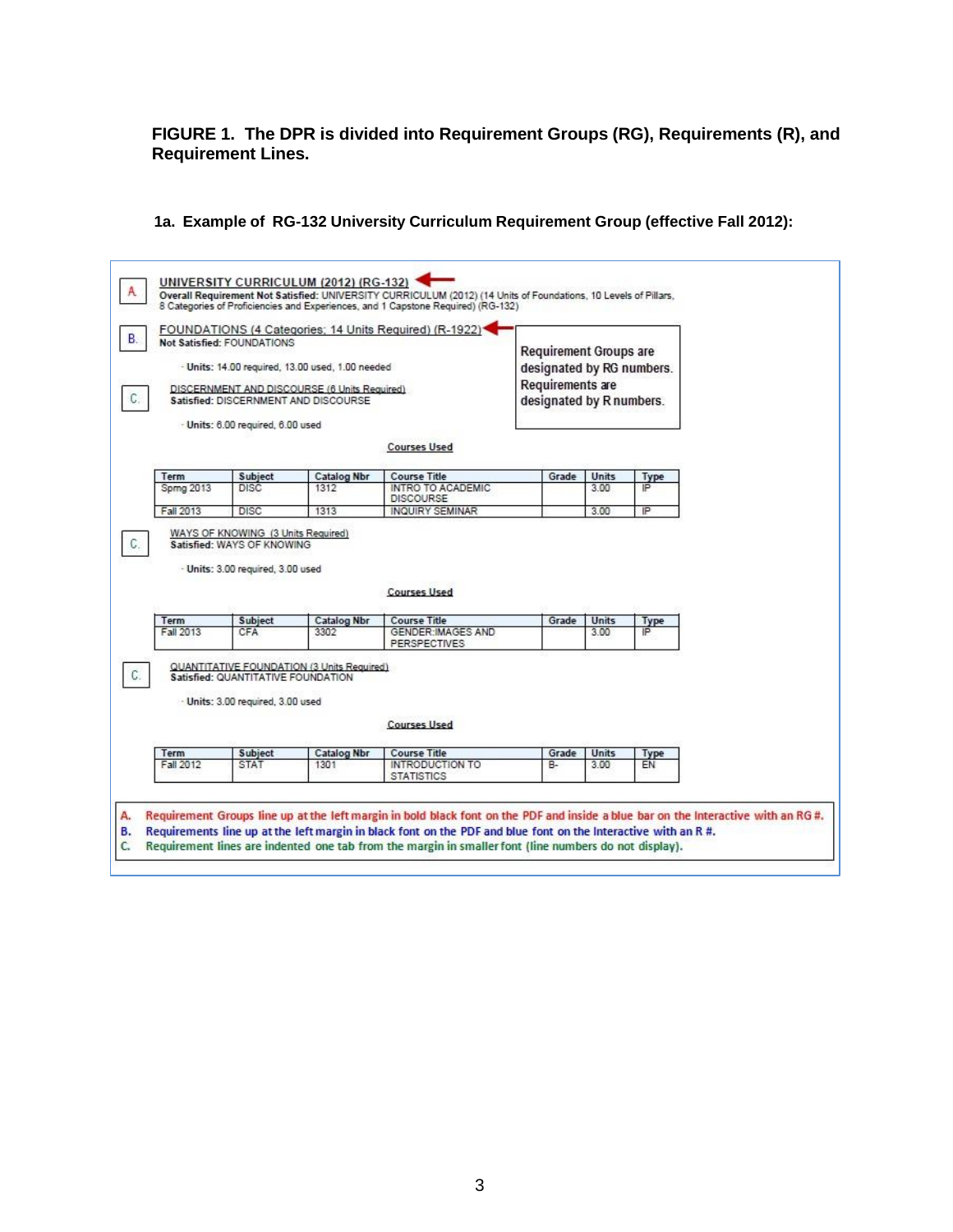#### **1b. Example of RG-132 General Education Curriculum Requirement Group (effective Fall 1997):**

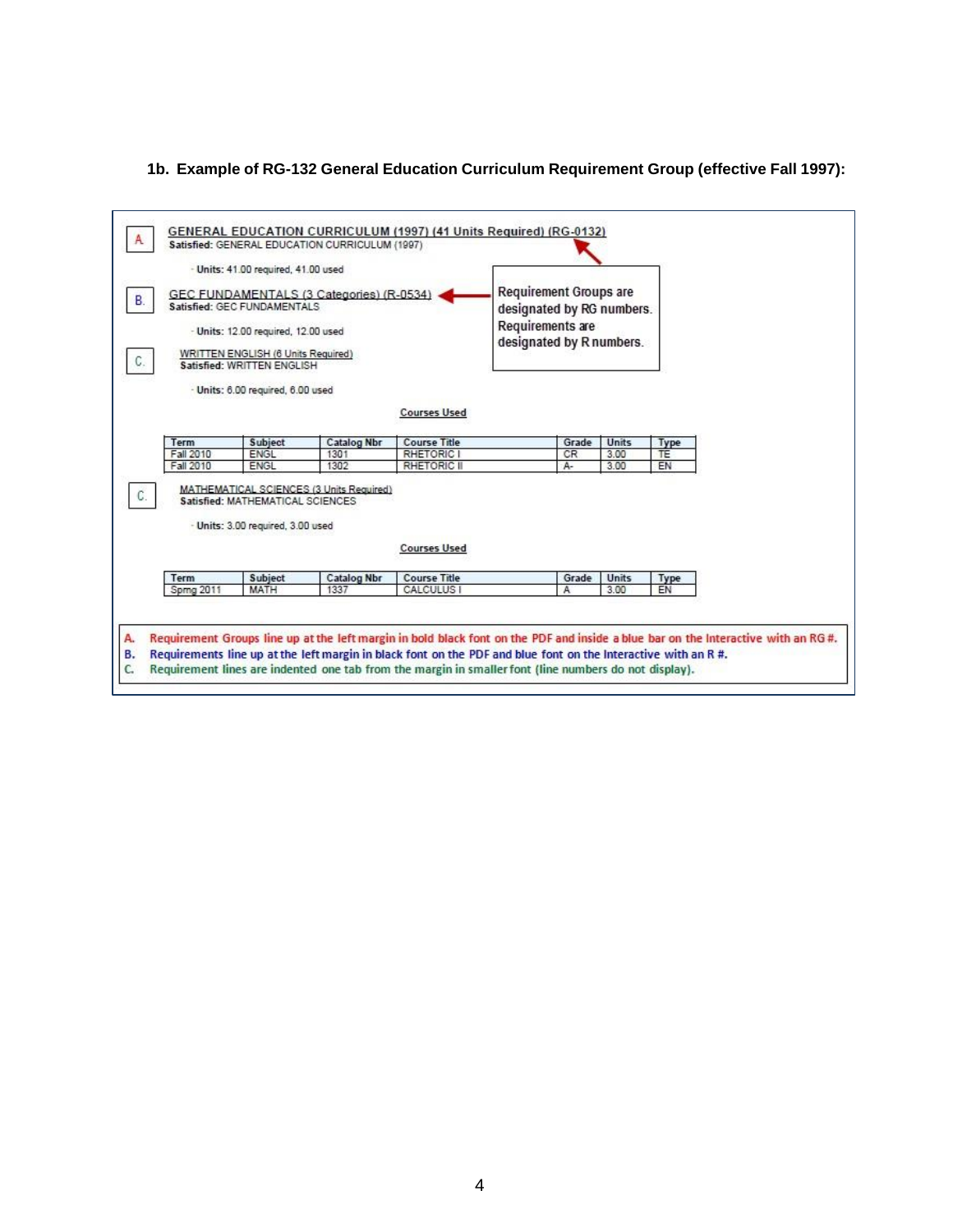**FIGURE 2. Header Information (Interactive and PDF) and Program/Plan Stack (PDF only)**

**2a. Degree Progress Report – PDF:**

| SMU.                                                                                                                                                                                                                                                                                                                                                                                 | Degree Progress Report, Admin                                                                                                                                                                               | For Taylor Mustang <b>Figure 10</b> , prepared on 06/16/2011                                                                                                                                                                                  | Page 1 of 22 |
|--------------------------------------------------------------------------------------------------------------------------------------------------------------------------------------------------------------------------------------------------------------------------------------------------------------------------------------------------------------------------------------|-------------------------------------------------------------------------------------------------------------------------------------------------------------------------------------------------------------|-----------------------------------------------------------------------------------------------------------------------------------------------------------------------------------------------------------------------------------------------|--------------|
| THE DEGREE PROGRESS REPORT IS NOT AN OFFICIAL TRANSCRIPT. It has been prepared to assist in planning<br>your academic program. The student is responsible for verification of information.<br>Final certification of degree requirement completion is handled by the student's school of record.<br>"REQUIREMENTS ARE NOT SATISFIED UNTIL COURSES ARE SUCCESSFULLY COMPLETED.**      |                                                                                                                                                                                                             |                                                                                                                                                                                                                                               |              |
| $EN = Taken$<br>$TR = Transfer$<br>$TE = Test$                                                                                                                                                                                                                                                                                                                                       | $IP = In$ Progress                                                                                                                                                                                          | $WH = What$ If                                                                                                                                                                                                                                |              |
| Program/Plan<br><b>University Curriculum</b><br>Dedman College II Program<br><b>UG Cox School of Business Program</b><br>UG School of Engr & Appl Sci Program<br><b>Political Science - BA Major</b><br>Spanish - MN Minor<br><b>Accounting - BBA Major</b><br><b>Mechanical Engineering - BSME Major</b><br>Undergraduate<br><b>Engineering</b><br>$4 + 1$<br><b>Specialization</b> | <b>Requirement Term</b><br><b>Fall 2012</b><br><b>Fall 2012</b><br><b>Fall 2012</b><br><b>Fall 2012</b><br><b>Fall 2012</b><br><b>Fall 2012</b><br><b>Fall 2012</b><br><b>Fall 2012</b><br><b>Fall 2012</b> | <b>Requirement Status</b><br><b>Not Satisfied</b><br><b>Not Satisfied</b><br><b>Not Satisfied</b><br><b>Not Satisfied</b><br><b>Not Satisfied</b><br><b>Not Satisfied</b><br><b>Not Satisfied</b><br><b>Not Satisfied</b><br><b>Not Found</b> |              |

### **2b. Degree Progress Report – Interactive:**

| Taylor Mustang                                                                                                                                                                                                                                                                                   |                                                                                                  | ID: |                                     |
|--------------------------------------------------------------------------------------------------------------------------------------------------------------------------------------------------------------------------------------------------------------------------------------------------|--------------------------------------------------------------------------------------------------|-----|-------------------------------------|
| Degree Progress Report, Self-Service                                                                                                                                                                                                                                                             |                                                                                                  |     |                                     |
| <b>Select Institution / Career</b>                                                                                                                                                                                                                                                               | Southern Methodist University > Undergran +                                                      |     | change                              |
| This report last generated on                                                                                                                                                                                                                                                                    | 06/16/2011 3:26PM                                                                                |     |                                     |
| collapse all                                                                                                                                                                                                                                                                                     | expand all                                                                                       |     | ug summar                           |
|                                                                                                                                                                                                                                                                                                  | $\overline{\mathbb{B}}$ Transfer $\mathcal{G}_{\text{Taken}}$ $\mathcal{G}_{\text{In Progress}}$ |     | $\hat{\mathbf{x}}_{\text{Planned}}$ |
| THE DEGREE PROGRESS REPORT IS NOT AN OFFICIAL TRANSCRIPT. It has been prepared to<br>assist in planning your academic program. The student is responsible for verification of information.<br>Final certification of degree requirement completion is handled by the student's school of record. |                                                                                                  |     |                                     |
| **REQUIREMENTS ARE NOT SATISFIED UNTIL COURSES ARE SUCCESSFULLY<br><b>COMPLETED.**</b>                                                                                                                                                                                                           |                                                                                                  |     |                                     |
|                                                                                                                                                                                                                                                                                                  |                                                                                                  |     |                                     |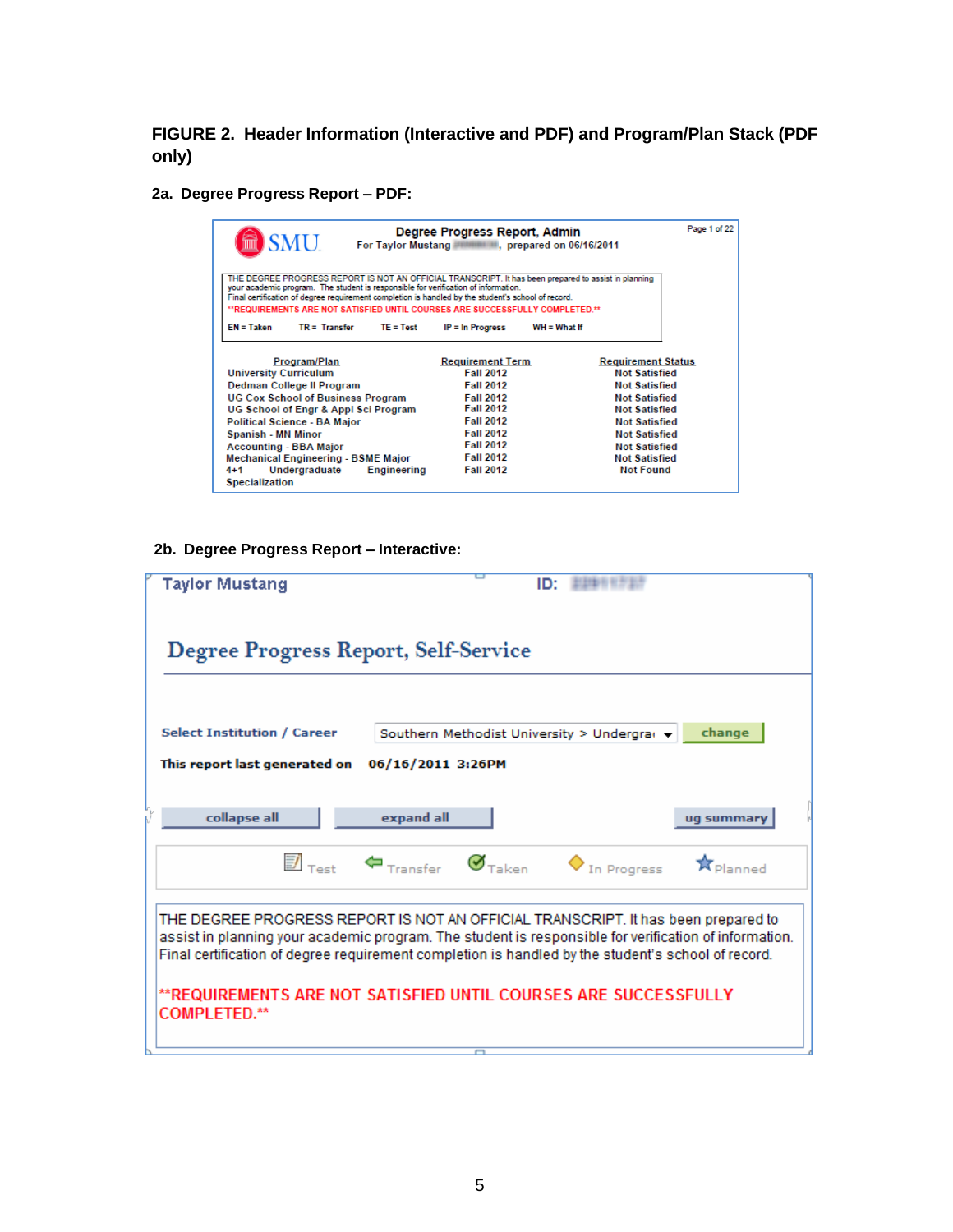#### **FIGURE 3. Requirement Status and Courses Used**

**3a. Courses Used in a requirement on the PDF are identified by Course Type (see legend in Figure 2a):**



#### **3b. Courses Used in a requirement on the Interactive are identified by Course Status (see legend in Figure 2a):**

|          | $\triangledown$ DEDMAN COLLEGE-II UNDERGRADUATE PROGRAM REQUIREMENTS (RG-94)                                        |            |                      |              |              |
|----------|---------------------------------------------------------------------------------------------------------------------|------------|----------------------|--------------|--------------|
|          | Satisfied: DEDMAN COLLEGE-II UNDERGRADUATE PROGRAM REQUIREMENTS (RG-0094)                                           |            |                      |              |              |
|          | <b>CREDIT REQUIREMENTS/LIMITS</b>                                                                                   |            |                      |              |              |
|          | Satisfied: CREDIT REQUIREMENTS (7 Categories) (R-0378)                                                              |            |                      |              |              |
|          | $\triangledown$ total academic units                                                                                |            |                      |              |              |
|          |                                                                                                                     |            |                      |              |              |
|          | Satisfied: TOTAL ACADEMIC UNITS (120 Required)                                                                      |            |                      |              |              |
|          | · Units: 120.00 required, 142.00 taken, 0.00 needed<br>The following courses were used to satisfy this requirement: |            |                      |              |              |
| Course   | Description                                                                                                         | Units When |                      | Grade Status |              |
| PLSC4380 | SPEC STUDIES: INTERN RELAT                                                                                          |            | $3.00$ Spring 2010   | A            | $\checkmark$ |
| PLSC4380 | SPEC STUDIES: INTERN RELAT (NATL<br>SECURITY/HUMAN RIGHTS)                                                          |            | $3.00$ Spring $2011$ |              |              |
| PSYC1300 | INTRO TO PSYCHOLOGY                                                                                                 |            | $3.00$ Fall $2009$   | CR.          | Ħ,           |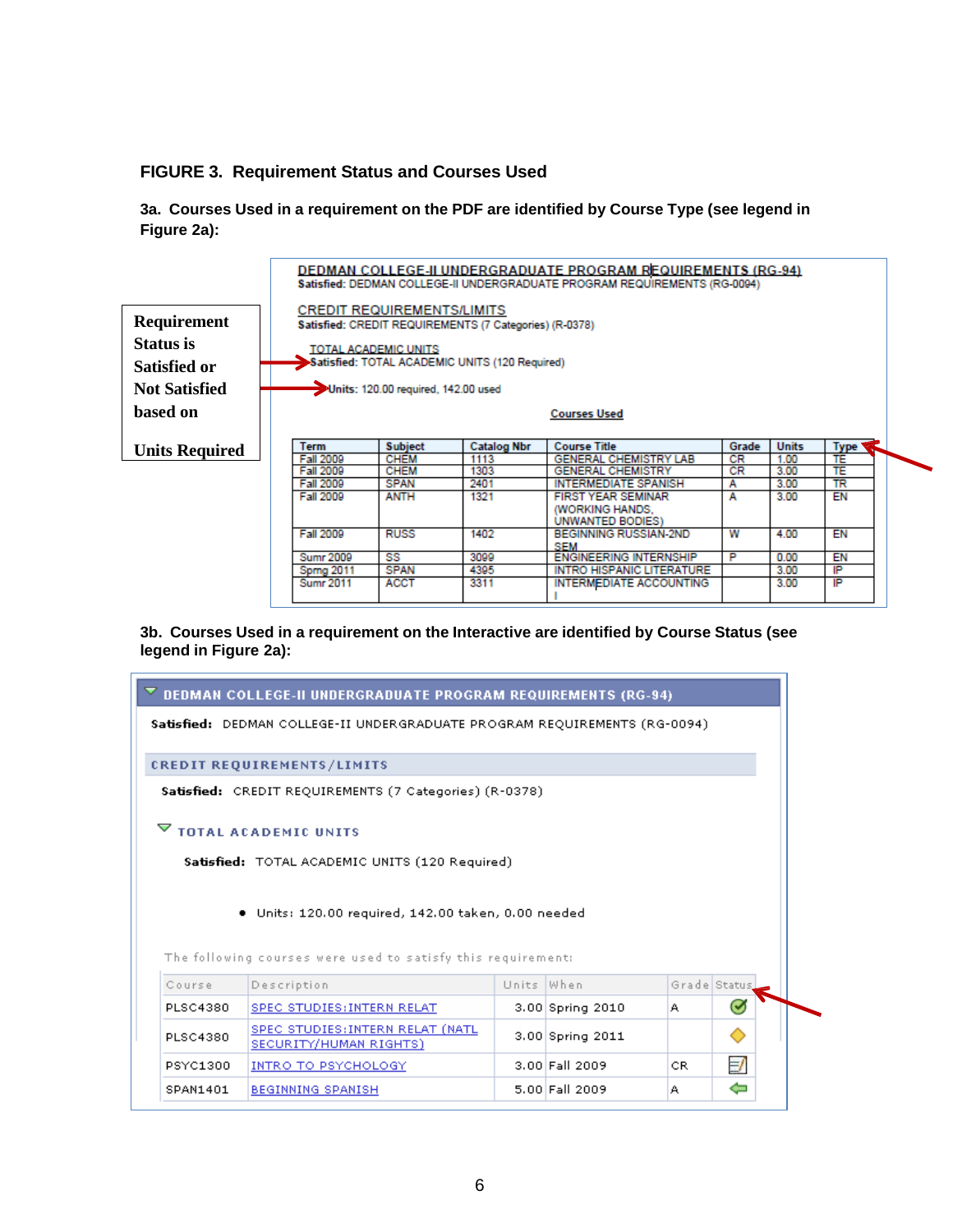# **FIGURE 4. Courses Available (list of all courses that can satisfy a requirement)**

**4a. Courses Available display on the PDF until the requirement is satisfied, then PDF displays Courses Used:**

|            | - Units: 1.00 required, 1.00 used |                                                | <b>Courses Used</b>                                                                                                                                     |       |       | After requirement is satisfied  |  |
|------------|-----------------------------------|------------------------------------------------|---------------------------------------------------------------------------------------------------------------------------------------------------------|-------|-------|---------------------------------|--|
| Term       | <b>Subject</b>                    | <b>Catalog Nbr</b>                             | <b>Course Title</b>                                                                                                                                     | Grade | Units | Type                            |  |
| Sprng 2013 | <b>PRW</b>                        | 1101                                           | PRW1: CONCEPTS OF<br>WELLNESS                                                                                                                           |       | 1.00  | łΡ                              |  |
|            |                                   | - Units: 1.00 required, 0.00 used, 1.00 needed | PERSONAL RESPONSIBILITY AND WELLNESS II: PHYSICAL FITNESS (1 Unit Required)<br>Not Satisfied: PERSONAL RESPONSIBILITY AND WELLNESS II: PHYSICAL FITNESS |       |       | Before Requirement is satisfied |  |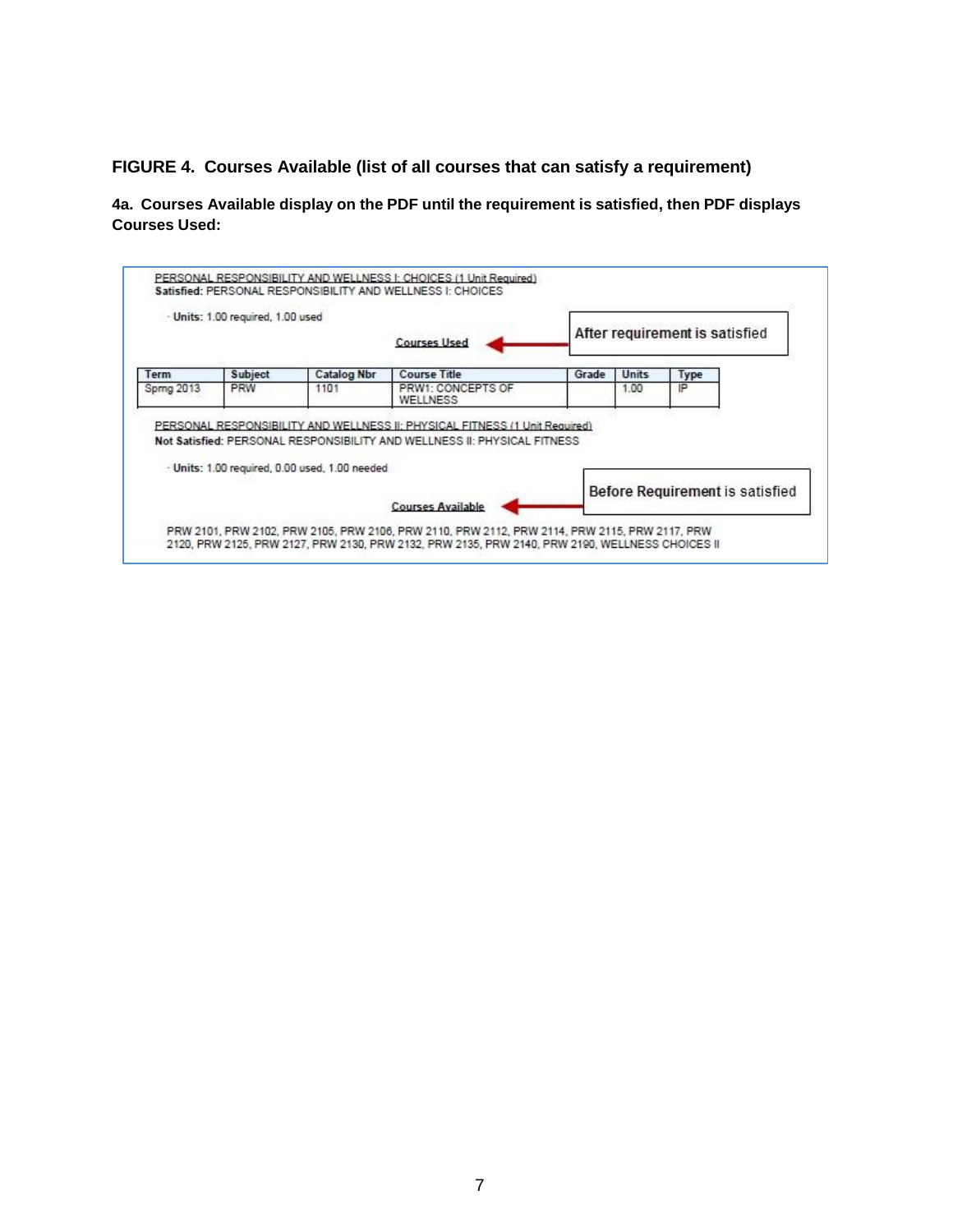|         | Satisfied: PERSONAL RESPONSIBILITY AND WELLNESS II: PHYSICAL FITNESS            |       |                |       |               |
|---------|---------------------------------------------------------------------------------|-------|----------------|-------|---------------|
|         | · Units: 1.00 required, 1.00 taken, 0.00 needed <                               |       |                |       |               |
| Course  | The following courses may be used to satisfy this requirement: .<br>Description | Units | When           | Grade | <b>Status</b> |
| PRW2101 | PRW2: BENCH<br><b>AEROBICS</b>                                                  | 1.00  |                |       |               |
| PRW2102 | PRW2: JOGGING                                                                   | 1.00  |                |       |               |
| PRW2105 | PRW2: WEIGHT<br><b>TRAINING</b>                                                 | 1.00  |                |       |               |
| PRW2106 | PRW2: WEIGHT<br><b>TRAINING - WOMEN</b>                                         | 1.00  |                |       |               |
| PRW2110 | PRW2: INDIVIDUAL<br><b>FITNESS</b>                                              | 1.00  |                |       |               |
| PRW2112 | PRW2: WALKING                                                                   |       | 1.00 Fall 2013 |       | ◠             |
| PRW2114 | PRW2: BEGINNING<br><b>TRIATHLON</b>                                             | 1.00  |                |       |               |
| PRW2115 | PRW2: INTERMEDIATE<br>TRIATHLON                                                 | 1.00  |                |       |               |
| PRW2117 | PRW2: BEG.<br><b>MARATHON TRAINING</b>                                          | 1.00  |                |       |               |
| PRW2120 | PRW2: SPINNING                                                                  | 1.00  |                |       |               |

**4b. Courses Available always display on the Interactive, even after the requirement is satisfied:**

# **FIGURE 5. Requirement Overrides (Course Directives)**

**5a. Course Directives are substitutions that display on the PDF under the course that has been substituted:**

| PILLARS (5 Categories: 10 Levels Required) (R-1923)<br><b>Overall Requirement Not Satisfied: PILLARS</b>                                                                     |                    |                                                                                                                                                                                                                                                                                                                                                                    |       |              |      |
|------------------------------------------------------------------------------------------------------------------------------------------------------------------------------|--------------------|--------------------------------------------------------------------------------------------------------------------------------------------------------------------------------------------------------------------------------------------------------------------------------------------------------------------------------------------------------------------|-------|--------------|------|
| PURE AND APPLIED SCIENCES: LEVELS I & II (2 Courses Required)<br>separate lecture and lab courses.                                                                           |                    | Satisfied: NOTE: The Pure and Applied Sciences requirement can be met with either two Level I introductory courses,<br>each with a lab, or one Level I introductory course (with a lab) and a more advanced Level II course that may not have<br>a lab. Some labs are tied to the enrollment of the lecture course. Several Level I sciences require enrollment in |       |              |      |
| PHYS 1308/1106, PHYS 1311, PHYS 1313, PHYS 1314, PHYS 1320                                                                                                                   |                    | LEVEL I: ANTH 2315, ANTH 2363, APSM 2441, BIOL 1303, BIOL 1305, BIOL 1308, BIOL 1310, BIOL 1401, BIOL<br>1402, CEE 1301, CEE 1331, CHEM 1301, CHEM 1303/1113, CHEM 1304/1114, GEOL 1301, GEOL 1305, GEOL<br>1307, GEOL 1308, GEOL 1313, GEOL 1315, PHYS 1301, PHYS 1303/1105, PHYS 1304/1106, PHYS 1307/1105,                                                      |       |              |      |
|                                                                                                                                                                              |                    | LEVEL II: ANTH 3351, BIOL 3305, DANC 4363, EE 1301, GEOL 3374, ME 1301, ME 1304                                                                                                                                                                                                                                                                                    |       |              |      |
| - Courses: 2.00 required, 2.00 used                                                                                                                                          |                    |                                                                                                                                                                                                                                                                                                                                                                    |       |              |      |
|                                                                                                                                                                              |                    | <b>Courses Used</b>                                                                                                                                                                                                                                                                                                                                                |       |              |      |
| <b>Subject</b><br><b>Term</b>                                                                                                                                                | <b>Catalog Nbr</b> | <b>Course Title</b>                                                                                                                                                                                                                                                                                                                                                | Grade | <b>Units</b> | Type |
| Fall 2013<br><b>CHEM</b>                                                                                                                                                     | 1303               | <b>GENERAL CHEMISTRY</b>                                                                                                                                                                                                                                                                                                                                           |       | 3.00         | EN   |
| Fall 2013<br><b>CHEM</b>                                                                                                                                                     | 1113               | <b>GENERAL CHEMISTRY LAB</b>                                                                                                                                                                                                                                                                                                                                       |       | 1.00         | EN   |
| CHEM 1303 has been directed to this line.<br>CD: CHEM 1303/1113 to UC/PILLARS/PASC 1<br>CHEM 1113 has been directed to this line.<br>CD: CHEM 1303/1113 to UC/PILLARS/PASC 1 |                    |                                                                                                                                                                                                                                                                                                                                                                    |       |              |      |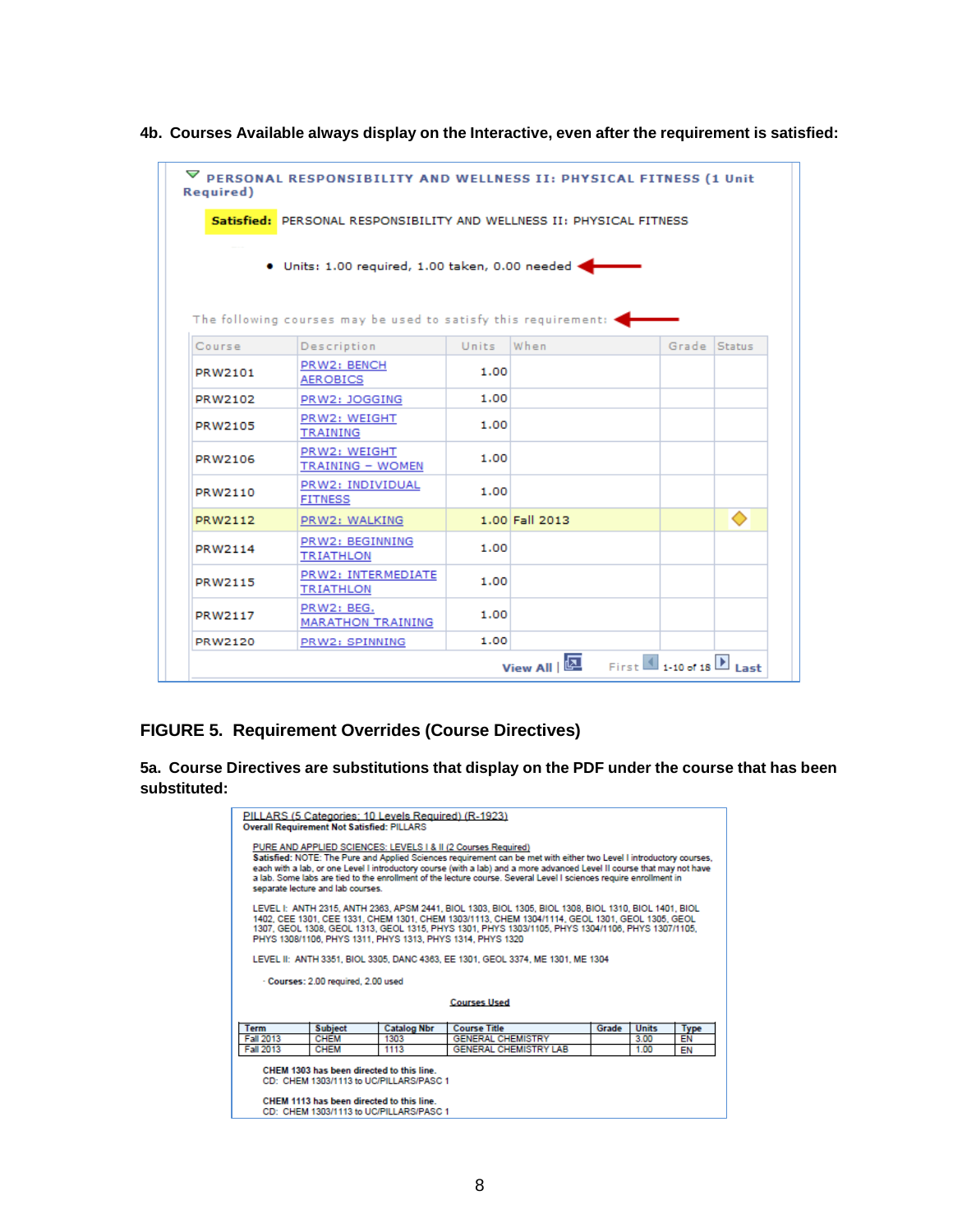**5b. Course Directives on the Interactive are identified by a number in the Notes column of the substituted course (click on the number for detail):**

|                        | PILLARS (5 Categories; 10 Levels Required) (R-1923)                                                                                                                                                                                                                                                     |            |                |             |                    |                    |                                         |
|------------------------|---------------------------------------------------------------------------------------------------------------------------------------------------------------------------------------------------------------------------------------------------------------------------------------------------------|------------|----------------|-------------|--------------------|--------------------|-----------------------------------------|
| Not Satisfied: PILLARS |                                                                                                                                                                                                                                                                                                         |            |                |             |                    |                    |                                         |
|                        | $\triangledown$ PURE AND APPLIED SCIENCES: LEVELS I & II (2 Courses Required)<br>Satisfied: NOTE: The Pure and Applied Sciences requirement can be met with either two<br>Level I introductory courses, each with a lab, or one Level I introductory course (with a                                     |            |                |             |                    |                    |                                         |
|                        | lab) and a more advanced Level II course that may not have a lab. Some labs are tied<br>to the enrollment of the lecture course. Several Level I sciences require enrollment in<br>separate lecture and lab courses.<br>LEVEL I: ANTH 2315, ANTH 2363, APSM 2441, BIOL 1303, BIOL 1305, BIOL 1308, BIOL |            |                |             |                    |                    |                                         |
|                        | 1310, BIOL 1401, BIOL 1402, CEE 1301, CEE 1331, CHEM 1301, CHEM 1303/1113, CHEM<br>1304/1114, GEOL 1301, GEOL 1305, GEOL 1307, GEOL 1308, GEOL 1313, GEOL 1315,<br>PHYS 1301, PHYS 1303/1105, PHYS 1304/1106, PHYS 1307/1105, PHYS 1308/1106,<br>PHYS 1311, PHYS 1313, PHYS 1314, PHYS 1320             |            |                |             |                    |                    |                                         |
|                        | LEVEL II: ANTH 3351, BIOL 3305, DANC 4363, EE 1301, GEOL 3374, ME 1301, ME 1304                                                                                                                                                                                                                         |            |                |             |                    |                    |                                         |
| Course                 | • Courses: 2 required, 2 taken, 0 needed<br>The following courses may be used to satisfy this requirement:                                                                                                                                                                                              | Units When |                |             |                    | Grade Notes Status |                                         |
| <b>ANTH2315</b>        | Description<br><b>HUMAN EVOLUTION</b>                                                                                                                                                                                                                                                                   | 3.00       |                |             |                    |                    |                                         |
| ANTH2363               | THE SCIENCE OF<br><b>OUR PAST</b>                                                                                                                                                                                                                                                                       | 3.00       |                |             |                    |                    |                                         |
| ANTH3351               | <b>FORENSIC</b><br>ANTHROPOLOGY                                                                                                                                                                                                                                                                         | 3.00       |                |             |                    |                    |                                         |
| APSM2441               | ANATOMY &<br>PHYSIOLOGY I                                                                                                                                                                                                                                                                               | 4.00       |                |             |                    |                    |                                         |
| BIOL1303               | <b>ESSENTIALS OF</b><br><b>BIOLOGY</b>                                                                                                                                                                                                                                                                  | 3.00       |                |             |                    |                    |                                         |
| BIOL1305               | THE NATURAL<br><b>ENVIRONMENT</b>                                                                                                                                                                                                                                                                       | 3.00       |                |             |                    |                    |                                         |
| <b>BIOL1308</b>        | PLANT BIOLOGY                                                                                                                                                                                                                                                                                           | 3.00       |                |             |                    |                    |                                         |
| BIOL1310               | <b>AQUATIC BIOLOGY</b>                                                                                                                                                                                                                                                                                  | 3.00       |                |             |                    |                    |                                         |
| <b>BIOL1401</b>        | <b>INTRODUCTORY</b><br><b>BIOLOGY</b>                                                                                                                                                                                                                                                                   | 4.00       |                |             |                    |                    |                                         |
| BIOL1402               | <b>INTRODUCTORY</b><br><b>BIOLOGY</b>                                                                                                                                                                                                                                                                   | 4.00       |                |             |                    |                    |                                         |
| BIOL3305               | LIMNOLOGY:<br><b>AQUATIC BIOLOGY</b>                                                                                                                                                                                                                                                                    | 3.00       |                | <b>Note</b> | <b>Description</b> |                    |                                         |
| CEE1301                | <b>ENVIRONMENT AND</b><br><b>TECHNOLOGY</b>                                                                                                                                                                                                                                                             | 3.00       |                | 02          |                    |                    | CD: CHEM 1303/1113 to UC/PILLARS/PASC 1 |
| CEE1331                | <b>METEOROLOGY</b>                                                                                                                                                                                                                                                                                      | 3.00       |                |             |                    |                    |                                         |
| CHEM1113               | <b>GENERAL CHEMISTRY</b><br>LAB                                                                                                                                                                                                                                                                         |            | 1.00 Fall 2013 |             |                    | 02                 |                                         |
| CHEM1301               | CHEM FOR LIBERAL<br>ARTS                                                                                                                                                                                                                                                                                | 3.00       |                |             |                    |                    |                                         |
| <b>CHEM1303</b>        | <b>GENERAL CHEMISTRY</b>                                                                                                                                                                                                                                                                                |            | 3.00 Fall 2013 |             |                    | 01                 |                                         |
| <b>DANC4363</b>        | KINESIOLOGY FOR<br><b>DANCE</b>                                                                                                                                                                                                                                                                         | 3.00       |                |             |                    |                    |                                         |
| -----                  | <b>MOD ELECTRONIC</b>                                                                                                                                                                                                                                                                                   | 5.88       |                |             |                    |                    |                                         |